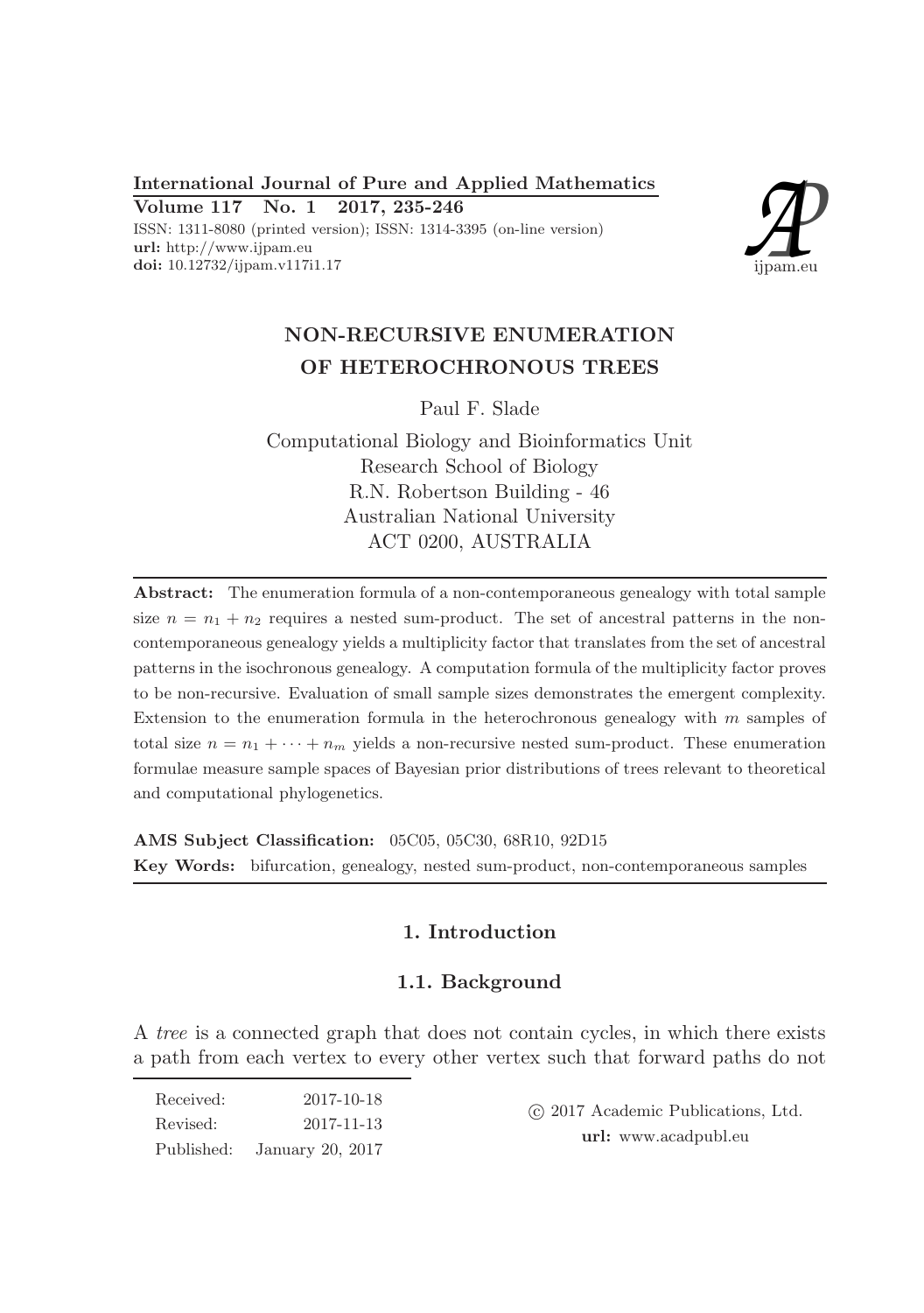return to any vertex. Consider binary trees for which coalescence occurs pairwise only such that two edges subtend every internal vertex, excluding tips, and one edge extends above every vertex, except the root. This constraint remains normative in many areas of coalescent theory and its applications ([1],  $[2], [3]$ , including phylogenetics  $([4], [5], [6], [7], [8], [9], [10]$ , although multicoalescent processes is also an active area of research [11]. The alternative class of phylogenetic model used in some of these works apply stochastic branching processes to model the growth of a tree that possess technical similarities and dissimilarities to the coalescent process (Section 9.2, [12], [13], [14]).

When the tips of a tree are all contemporaneous an *isochronous* sample results. Extension of the coalescent process to heterochronous samples allowed multiple collections at successive epochs  $([15], [16], [17], [18])$ . Enumeration of heterochronous genealogies proven in Sections 2 and 3 turns out to be iterative in the form of nested sum-products, thereby disproving a conjectured recursion in the literature of computational biology (equation 1, [19], Section 2.2 [20]). Recursions in theoretical computer science and coalescent theory are attractive for efficient algorithm design. There is a distinction between recursions for enumeration of state spaces and those for probability distributions of conditional ancestral Markov chains given a genetic sample (see, for example, Table 1 in [5], that contains an application of a branching-coalescing ancestral recombination graph).

When differences in the genetic diversity of two samples drawn from the same population at different times are (in part) a consequence of mutation then that population is said to be measurably evolving [16]. That is, any population with mutation rates high enough (rapidly evolving pathogens) or with deep historical records (ancient DNA), so that a statistically significant accumulation of substitutions between serially sampled data can be detected [18]. For isochronous data, the rate at which lineages coalesce is inversely proportional to the product of population size and a primitive mutation rate, when time is measured in units of mutational substitutions. With heterochronous data, it is possible to decouple population size from mutation rate, and estimate each separately [15]. A software package  $([21], [22], [23])$  that includes functionality for statistical inference on heterochronous genomic data is applied in the phylogenetic studies cited above  $([4]-[9])$ . There is a Bayesian simulation package [24] that generates heterochronous genetic data according to transition probabilities and inter-arrival times calculated with the heuristic possibility of double simultaneous pair-wise coalescences.<sup>1</sup>

<sup>1</sup>Bayes Serial SimCoal, http://web.stanford.edu/group/hadlylab/ssc/index.html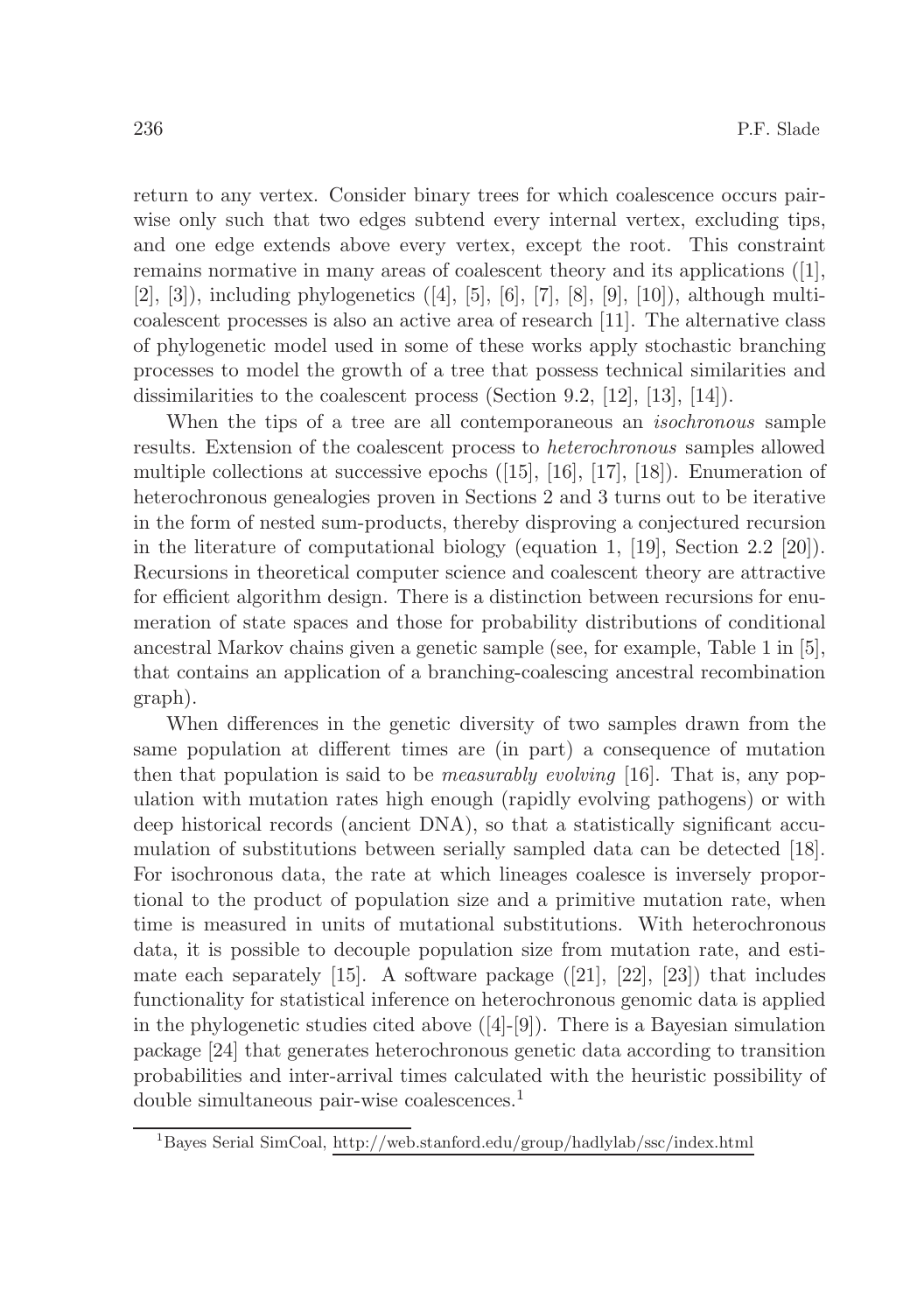Theoretical phylogenetics encompasses various techniques of enumeration and distance metrics on trees (see, for example, [25]) that is a modern research field of discrete mathematics [12]. Derivation of some recursive enumeration formulae [26] in Subsection 1.2 will enable description of useful elementary graph theoretical methods.

### 1.2. Theoretical Introduction

In the case of *unlabelled rooted topologies*, the enumeration formula, for n odd,

$$
a_n = \sum_{i=1}^{(n-1)/2} a_i a_{n-i}
$$

and, for n even,

$$
a_n = a_1 a_{n-1} + a_2 a_{n-2} + \dots + \frac{1}{2} a_{\frac{n}{2}} \left( a_{\frac{n}{2}} + 1 \right), \tag{1.1}
$$

where  $a_n$  in (1.1) denotes the number of such tree shapes with n tips. The criterion of recursion is the sum of the number of subtrees with  $(n - i)$  and i tips, for  $i = 1, 2, \ldots, (n-1)/2$  (n odd) or  $n/2$  (n even). Proof follows by induction, with early terms readily verified with sketches that successively use the comb  $(n = 3)$  and balanced  $(n = 2)$  topology. Successive terms of the recursion can be seen by inspection until the symmetric shape. That is, when the topology is subdivided equally into two branches split off from the root and both consist of  $n/2$  tips. Two observations then hold: (i) the same shape in both subtrees occurs in  $a_{n/2}$  ways; (ii) a different shape in each subtree occurs in  $a_{\frac{n}{2}}(a_{\frac{n}{2}}-1)$  ways, except that left and right subtree shapes do not count when interchanged, which introduces a factor of 1/2. Therefore, their sum yields total number of symmetric shapes.

In the case of tip-labelled rooted topologies, the enumeration formula

$$
|\mathfrak{T}_n| = \prod_{k=2}^n (2k-3) = (2n-3)!! \tag{1.2}
$$

Here  $\mathfrak{T}_n$  in (1.2) denotes the set of all such tree shapes with n tips. The criterion of recursion is the number of edges plus one, corresponding to the root, in a tip-labelled topology. A new tip-labelled topology with  $n$  tips is obtained by appending a new edge to the possible tip-labelled topologies with  $n-1$  tips. A new edge can be appended to any pre-existing edge or back from the root.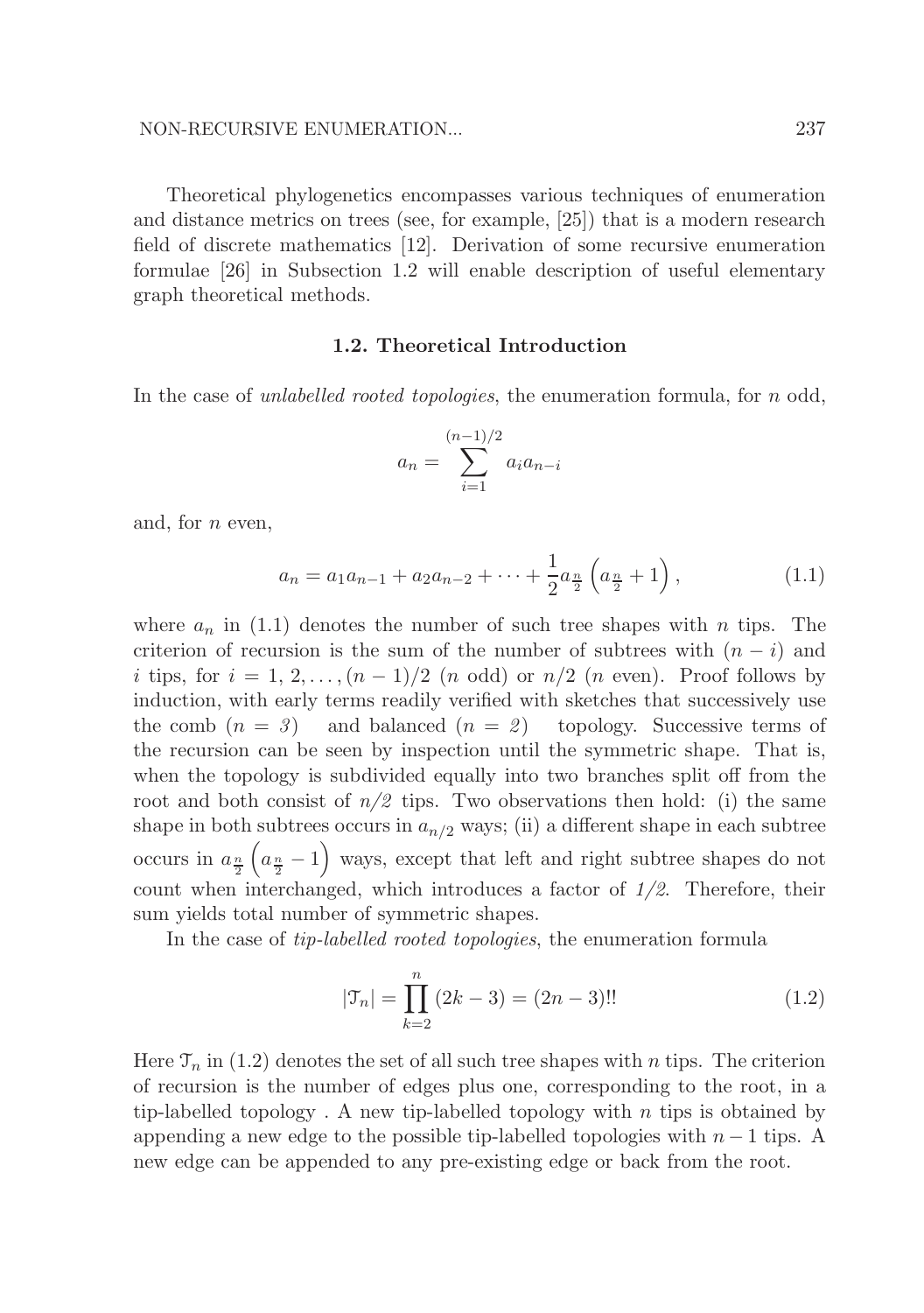Tip-labelled ranked trees, also called ordered histories, and isochronous genealogies, describe the ancestral pattern from tips to root that identifies the order of internal vertices in the tree. In this case, the enumeration formula

$$
|\mathcal{R}_n| = \prod_{k=2}^n \binom{k}{2} = \frac{n! \ (n-1)!}{2^{n-1}},\tag{1.3}
$$

where  $\mathcal{R}_n$  in (1.3) denotes the set of all isochronous genealogies with n tips. The criterion of recursion being that pair-wise coalescence events define the sequence of internal vertices of the genealogical tree by the lineages involved.

Fully-ranked tip-labelled trees, also known as heterochronous genealogies, have non-contemporaneous samples. Multiple sample collection events increase the number of extant lineages in the genealogical tree. Pairs of lineages involved at coalescence events proceeding back from each collection are taken uniformly at random from all lineages that remain in the tree due to the assumption of exchangeability. The lineages that coalesce during an interval between consecutive collections will not necessarily involve those lineages added to the tree at the latest collection. The ancestral pattern is realised irrespective of the constraints implied by a tree representation. In this sense, the nomenclature of 'tree' can be misleading. However, when the vertices exist within a complete graph the genealogy has no spatial structure.

The total number of heterochronous genealogies with  $n$  tips is a property of the state space for a Bayesian prior distribution of phylogenetic inference. In Sections 2 and 3, new results proven describe iterative enumeration formulae of heterochronous genealogical trees. These results on ancestral patterns, rather than branch lengths or waiting-time distributions, thus precisely relate to phylodynamics.

## 2. Non-Contemporaneous Genealogies

#### 2.1. Sample Space Size

When the total number of tips of the first plus the second collection equals  $n$ the possible tip configuration varies accordingly as  $(i, n-i)$ ;  $i = 1, 2, \ldots, n-1$ . In this case, the enumeration formula of the non-contemporaneous genealogy with  $n$  tips in total equals

$$
(n-1)\prod_{i=2}^{n} {i \choose 2} + \sum_{i=2}^{n-1} \prod_{j=2}^{n-i+1} {j \choose 2} \sum_{k=2}^{n-i+1} \prod_{l=1}^{i-1} {k+l-1 \choose 2}.
$$
 (2.1)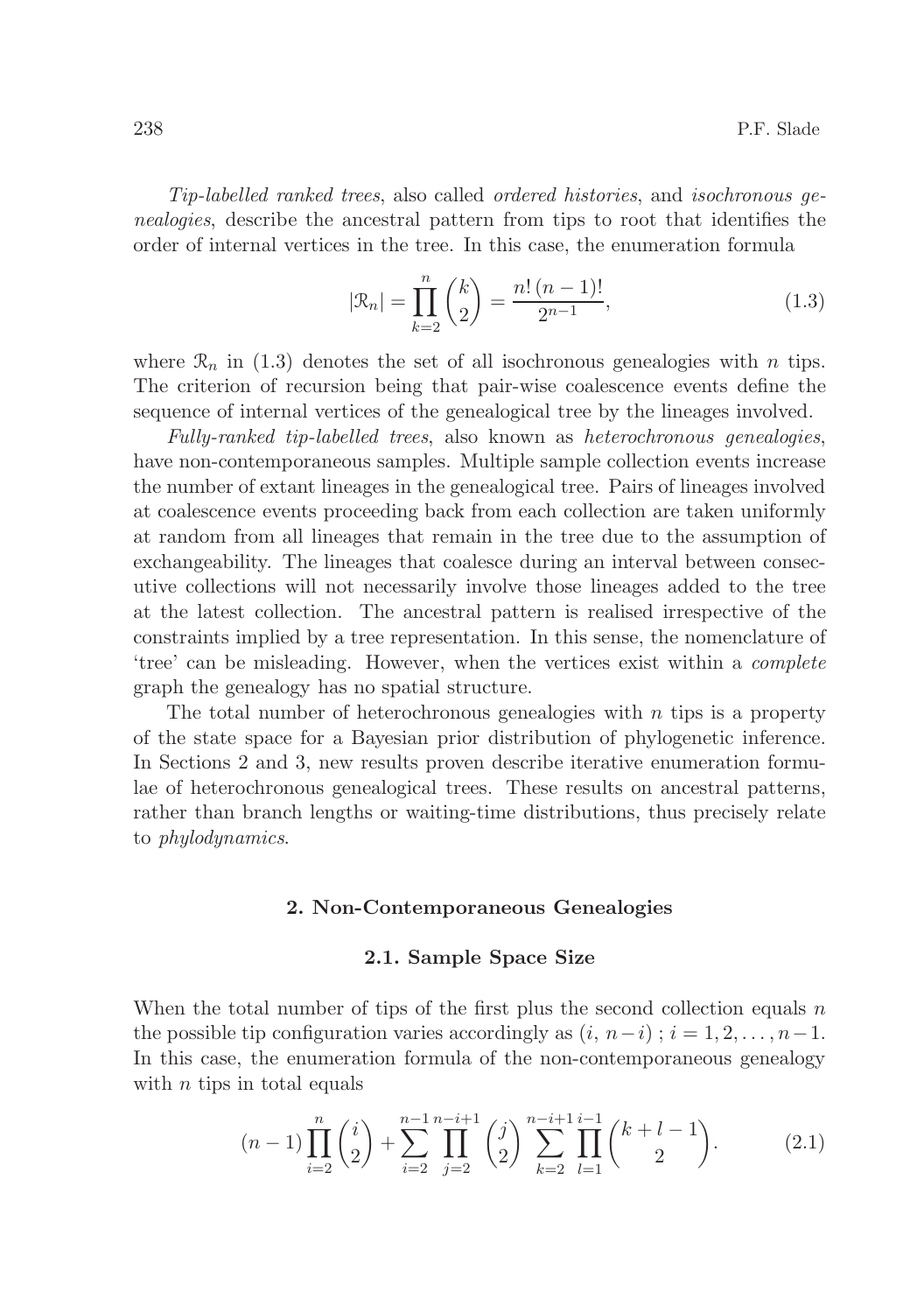To prove (2.1) consider the possible number of coalescence events that occur during the interval between the first and second collections. This number varies from zero to  $n-2$ . The first term in  $(2.1)$  corresponds to zero and was described in (1.3). One coalescence during the interval between collections yields  $\prod^{n-1}$  $j=2$  $\begin{pmatrix} j \\ 2 \end{pmatrix}$  $\binom{j}{2}$   $\left[\sum_{n=1}^{n-1}$  $k=2$  $\binom{k}{2}$  $\binom{k}{2}$  ancestral patterns. Two coalescences during the interval between collections yield  $\prod^{n-2}$  $j=2$  $\begin{pmatrix} j \\ 2 \end{pmatrix}$  $\binom{j}{2}$   $\left[\sum_{n=2}^{n-2}\right]$  $k=2$  $\binom{k+1}{2}$  $\binom{+1}{2}\binom{k}{2}$  ancestral patterns, and so on. Until *n*-2 such coalescences yield  $\binom{2}{2}$  $_{2}^{2}$ )  $\binom{n-1}{2}$  $\binom{n-2}{2}$   $\cdots$   $\binom{2}{2}$  $\binom{2}{2}$  ancestral patterns. Clearly, a factor of  $2^{1-n}$  appears in  $(2.1)$ .

#### 2.2. Factorization of an Isochronous Genealogy

Rearranging (2.1) allows factorization of (1.3),

$$
\prod_{i=2}^{n} {i \choose 2} \left\{ (n-1) + \sum_{j=1}^{n-2} \left( \frac{\sum_{k=2}^{n-j} \prod_{l=1}^{j} {k+l-1 \choose 2}}{\prod_{l=1}^{j} {n-l+1 \choose 2}} \right) \right\}.
$$
\n(2.2)

Corollaries. (i) Enumeration of the  $(n-1, 1)$  -genealogy yields (1.3) multiplied by  $\frac{n+1}{3}$ .

(ii) Enumeration of the  $\left(\frac{n}{2}\right)$  $\frac{n}{2},\frac{n}{2}$  $\binom{n}{2}$  -genealogy does not exceed four thirds of  $(1.3)$ , for all finite n. To prove this, consider the number of coalescence events that occur during the interval between the two collections;  $0, 1, \ldots, \left(\frac{n}{2} - 1\right)$ . Sum the possible genealogical trees that arise in each case, to get

$$
\prod_{j=2}^{n} {j \choose 2} \left[ 1 + \left(\frac{1}{2^2}\right) \frac{n-2}{n-1} + \left(\frac{1}{2^4}\right) \frac{(n-2)(n-4)}{(n-1)^2} + \cdots + \left(\frac{1}{2^{n-2}}\right) \frac{2 \prod_{j=2}^{n/4} (2j)^2}{\left(\frac{n}{2} + 1\right) \prod_{j=0}^{n-2} (n-2j-1)^2} \right].
$$
 (2.3)

Equation (2.3) shows the way in which the corresponding series yields an exact value for finite n (even). Every quotient coefficient of n in  $(2.3)$  is less than one, and decreases with  $n$ . Therefore, this corollary does hold, albeit roughly, as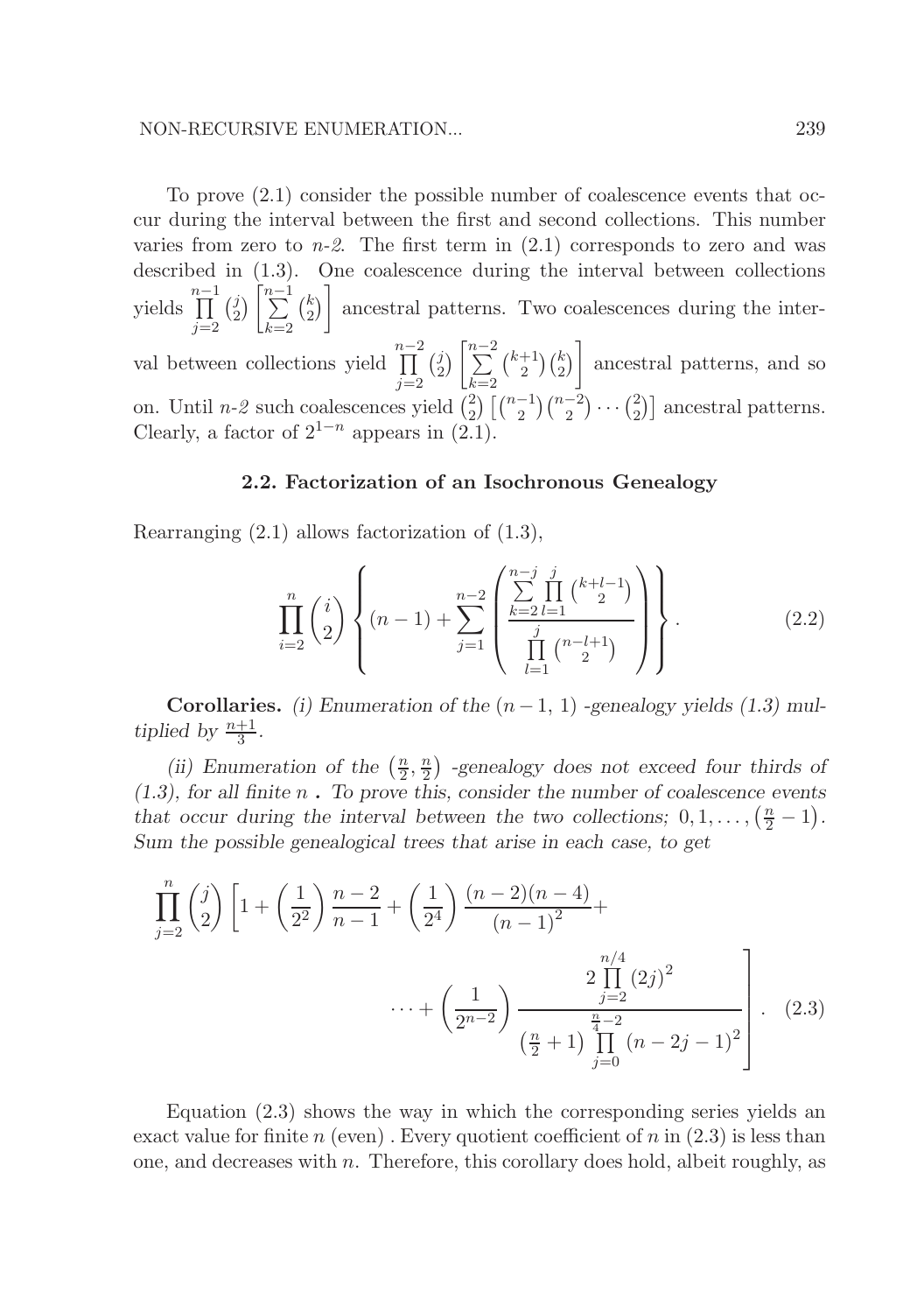a reduced partial sum of the infinite series that converges to  $(1-x)^{-1}$ , where  $x = \frac{1}{4}$  $\frac{1}{4}$ . This upper bound also holds for the  $(i, n - i)$  -genealogies, where  $i = 2, 3, \ldots, \left(\frac{n}{2} - 1\right).$ 

#### 2.3. Computation Formula of the Multiplicity Factor

A computation formula can be extracted from the expression within the curly brackets in  $(2.2)$  that provides a multiplicity translation from  $(1.3)$  the total number of isochronous genealogies with n tips to  $(2.1)$  the total number of non-contemporaneous genealogies with  $n$  tips in total.

For  $n>1$  odd,

$$
(n-1) + \sum_{i=1}^{(n-1)/2} \frac{n-2i}{n} \prod_{j=1}^{i-1} \left( \frac{n+j-2i}{n-j} \right)^2 + 2 \sum_{i=1}^{(n-3)/2} \left( \frac{\sum_{j=1}^{n-1-2i} j(j+i) \prod_{k=1}^{i-1} (j+k)^2}{n(n-i) \prod_{k=1}^{i-1} (n-k)^2} \right). \tag{2.4}
$$

For  $n>2$  even, adjusted upper summation terminals result and the formula is otherwise the same,

$$
(n-1) + \sum_{i=1}^{(n-2)/2} \frac{n-2i}{n} \prod_{j=1}^{i-1} \left( \frac{n+j-2i}{n-j} \right)^2 + 2 \sum_{i=1}^{(n-2)/2} \left( \frac{\sum_{j=1}^{n-1-2i} j(j+i) \prod_{k=1}^{i-1} (j+k)^2}{n(n-i) \prod_{k=1}^{i-1} (n-k)^2} \right). \tag{2.5}
$$

# 2.4. Evaluation of the Enumeration Formula

Refer to Table 1 for a brief exploration of sample space size as  $n$  increases from the simplest patterns of topology through to the comparison of isochronous and non-contemporaneous genealogies. Enumeration of (1.1-3) provide the standard pattern foundations that grow in complexity with successive pattern information.

**Table 1.** Evaluation of  $(1.1-3)$  and  $(2.4-5)$  for  $n = 2, ..., 10$ ; where the additional constant term  $(n-1)$  is omitted from the multiplicity factor evaluations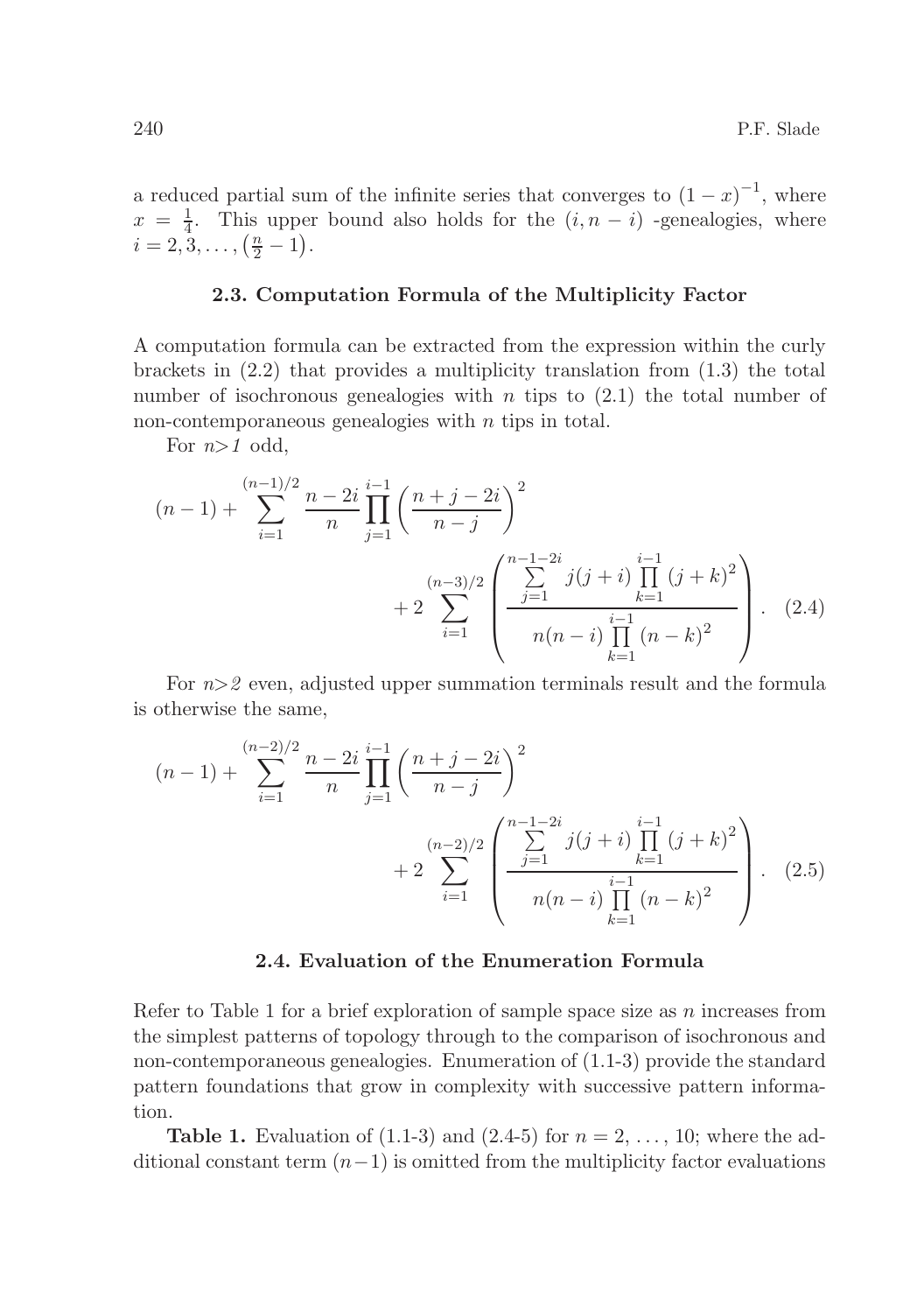| $\mathbf n$    | Unlabel-       | Tip-        | Isochronous   | Multiplicity   | Non-contempo-  |
|----------------|----------------|-------------|---------------|----------------|----------------|
|                | led<br>tree    | labelled    | genealogies   | factor         | raneous        |
|                | shapes         | tree shapes |               |                | genealogies    |
| $\overline{2}$ |                |             |               |                |                |
| 3              |                | 3           | 3             | 1/3            | ד              |
| $\overline{4}$ | $\overline{2}$ | 15          | 18            | 5/6            | 69             |
| 5              | 3              | 105         | 180           | 19/20          | 981            |
| 6              | 6              | 945         | 2,700         | 24/25          | 19,332         |
| $\overline{7}$ | 11             | 10,395      | 56,700        | $2~166/175$ *  | 507,384        |
| 8              | 23             | 135,135     | 1,587,600     | 3789/980       | 17,154,180     |
| 9              | 46             | 2,027,025   | 57,153,600    | 4 57/79        | 727,080,300    |
| 10             | 98             | 34,459,425  | 2,571,912,000 | $5\;307/444$ ^ | 37,785,090,600 |

#### Table 1

displayed. Fraction approximations of accurate decimals: \* 2.94857142857143; ˆ5.69143990929705.

The multiplicity factor summarizes the level of increased complexity contained within the non-contemporaneous genealogy. Consideration of the sample space size thus yields a raw gauge of the increased computational requirements for bioinformatics, genomics and phylogenetics of non-contemporaneous data with only one further time-delayed sample collection. That is, when analysing the data with respect to its genealogical realization. In practice there may be a constraint on the format of data and a sample configuration will be fixed.

## 3. Trees of  $m \geq 2$  Serial Samples

Let the total number of tips in the heterochronous genealogy be  $n = n_1 + n_2 + \cdots$  $\cdots +n_m$ , where  $n_i$  denotes be the  $i-$  th sample collection of tips, for constant m. Let  $i_j$  denote the number of coalescence events that occur during the interval between the j– th and  $(j+1)$ -st samples. Thus,  $i_1 = 0, 1, \ldots, (n_1 - 1)$ ;  $i_2 = 0, 1, \ldots, (n_1 + n_2 - 1 - i_1) ; \ldots; i_{m-1} = 0, 1, \ldots, (n_1 + \cdots + n_{m-1}) - 1 (i_1 + \cdots + i_{m-2})$ ; and since the remaining lineages must all coalesce in the final interval  $i_m = n - 1 - (i_1 + \cdots + i_{m-1})$ . Note that  $n_i \geq 1$ ;  $i = 1, 2, \ldots, m$ . Note also that with fixed *n*, the minimum  $n_m = 1$  and the maximum  $n_m = n - m$ .

The number of possible tip configurations within the  $m-$  genealogy equals  $\binom{n-1}{m-1}$  $\binom{n-1}{m-1}$  combinations, which distribute the total number of tips *n* amongst the m serial samples accordingly. Let  $F(n_1, \ldots, n_m)$  denote the number of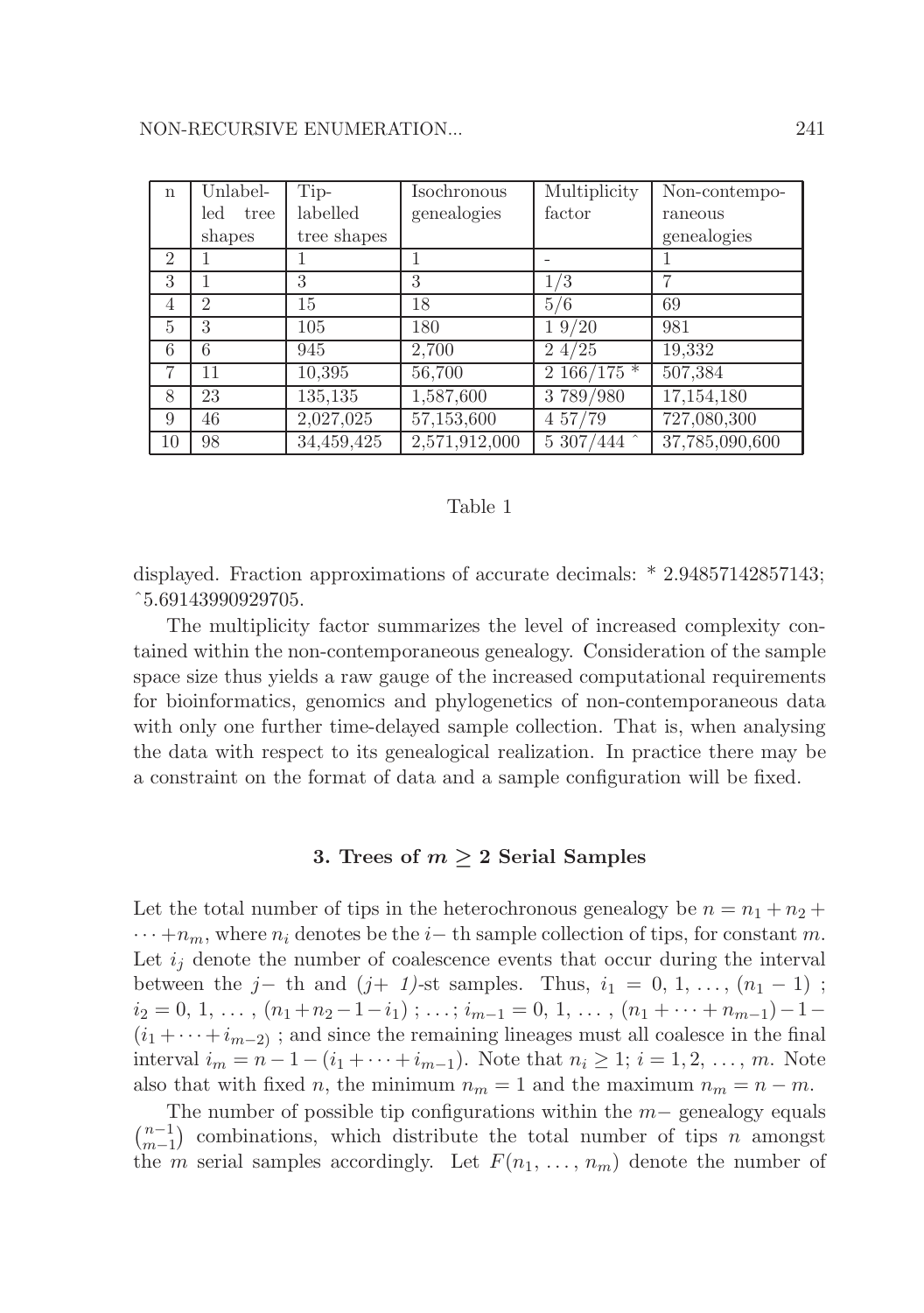heterochronous m− genealogies with n tips in total for a tip configuration  $(n_1, \ldots, n_m),$ 

$$
F(n_1, ..., n_m) = \sum_{i_1=0}^{n_1-1} \sum_{i_2=0}^{(n_1-i_1)+n_2-1} \cdots \sum_{i_{m-3}=0}^{(n_1-i_1)+\cdots+(n_{m-4}-i_{m-4})-1-n_{m-3}}
$$
  

$$
\times \sum_{i_{m-2}=0}^{(n_1-i_1)+\cdots+(n_{m-3}-i_{m-3})-1-n_{m-2}}
$$
  

$$
\times \sum_{i_{m-2}=0}^{(n_1-i_1)+\cdots+(n_{m-2}-i_{m-2})-1-n_{m-1}} p_1 p_2 \cdots p_{m-1} p_m, (3.1)
$$

where

$$
p_1 = \prod_{j_1=0}^{i_1-1} {n_1 - j_1 \choose 2}
$$
  
\n
$$
p_2 = \prod_{j_2=0}^{i_2-1} {n_1 - i_1 + n_2 - j_2 \choose 2}
$$
  
\n
$$
\vdots
$$
  
\n
$$
p_{m-1} = \prod_{j_{m-1}=0}^{i_{m-1}-1} {n_1 - i_1 + n_2 - j_2 \choose 2}
$$
  
\n
$$
p_m =
$$
  
\n
$$
p_m =
$$
  
\n
$$
(n_1-i_1) + \dots + (n_{m-1}-i_{m-1}) + n_m - 2 \choose 2} {n_1 - i_1 + \dots + (n_{m-1}-i_{m-1}) + n_m - j_m \choose 2}
$$
  
\n
$$
\prod_{j_m=0}^{j_m=0} {n_1 - i_1 + \dots + (n_{m-1}-i_{m-1}) + n_m - j_m \choose 2}
$$
  
\n(3.2)

Alternative expressions for  $p_{m-1}$  and  $p_m$  in (3.2),

$$
p_{m-1} = \prod_{j_{m-1}=(n_1-i_1)+\cdots+(n_{m-2}-i_{m-2})+n_{m-1}}^{(n_1-i_1)+\cdots+(n_{m-2}-i_{m-2})+n_{m-1}} \binom{j_{m-1}}{2}
$$
  

$$
= \frac{j_{m-1} = 2}{(n_1-i_1)+\cdots+(n_{m-2}-i_{m-2})+n_{m-1}} \binom{j_{m-1}}{2}
$$
  

$$
= \frac{j_{m-1} = 2}{(n_1-i_1)+\cdots+(n_{m-1}-i_{m-1})}, \quad (3.3)
$$
  

$$
\prod_{j_{m-1} = 2}^{j_{m-1} = 2}
$$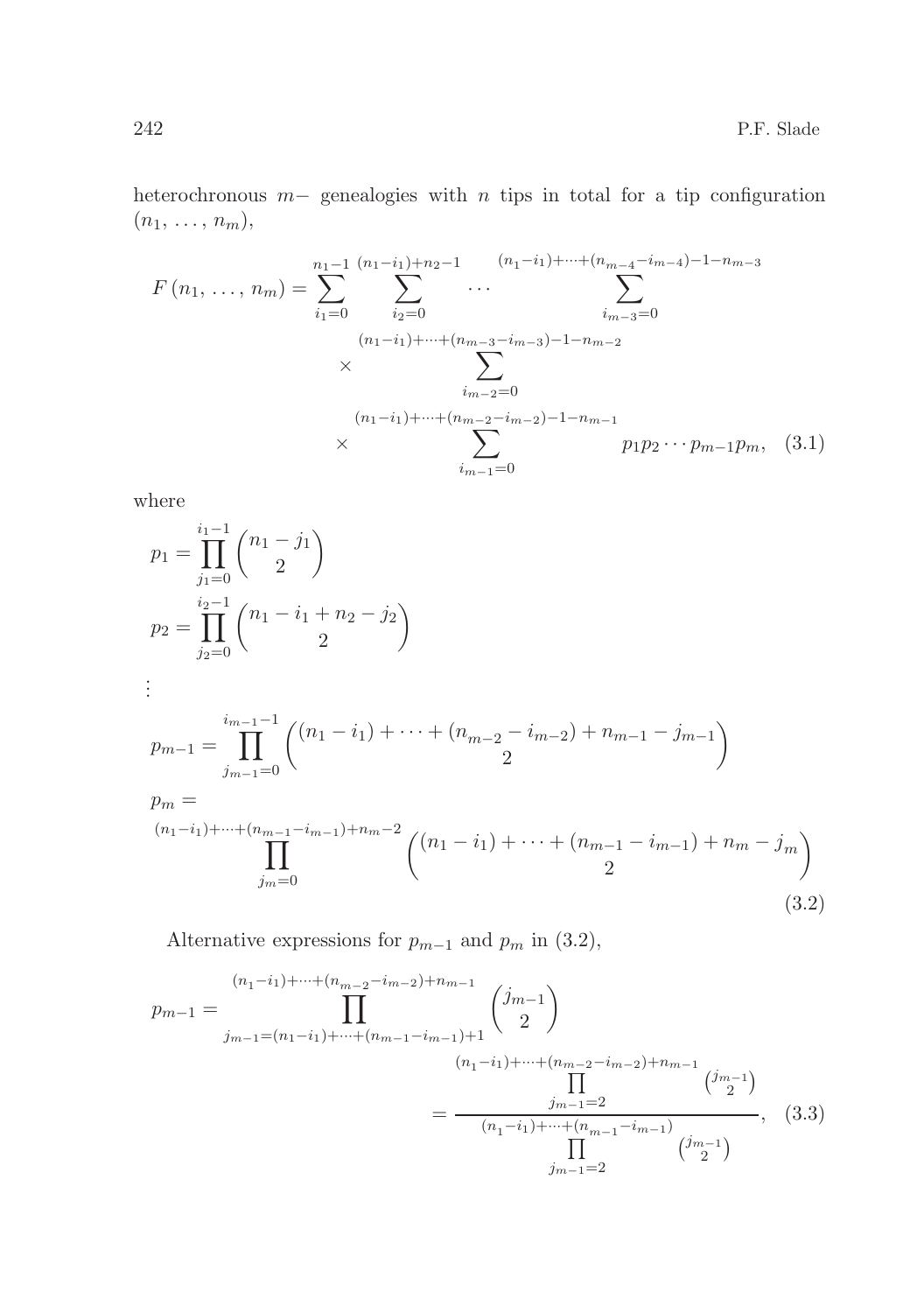$$
p_m = \prod_{j_m=2}^{(n_1 - i_1) + \dots + (n_{m-1} - i_{m-1}) + n_m} \binom{j_m}{2}.
$$
 (3.4)

Note all these product terms apply the convention of being unity when the upper terminal is less than the lower terminal. The numerator of (3.3) has become independent of  $i_{m-1}$ . The denominator of (3.3) multiplied by (3.4) equals

$$
(n_1 - i_1) + \dots + (n_{m-1} - i_{m-1}) + n_m
$$
  
\n
$$
\prod_{j_{m-1} = (n_1 - i_1) + \dots + (n_{m-1} - i_{m-1}) + 1} \binom{j_{m-1}}{2}.
$$
\n(3.5)

The next product term simplifies identically,

$$
p_{m-2} = \prod_{j_{m-1}=(n_1-i_1)+\dots+(n_{m-3}-i_{m-2})+1}^{(n_1-i_1)+\dots+(n_{m-3}-i_{m-3})+n_{m-2}} \binom{j_{m-1}}{2}
$$

$$
= \frac{\prod_{j_{m-1}=(n_1-i_1)+\dots+(n_{m-3}-i_{m-3})+n_{m-2}}^{(j_{m-1})-1} \binom{j_{m-1}}{2}}{\prod_{j_{m-1}=(n_1-i_1)+\dots+(n_{m-2}-i_{m-2})}^{(j_{m-1})}}.
$$
(3.6)

Now, the numerator of (3.6) is independent of  $i_{m-2}$ . Multiply, the denominator of  $(3.6)$  and the numerator of  $(3.3)$ , to get

$$
(n_1 - i_1) + \dots + (n_{m-2} - i_{m-2}) + n_{m-1} \n\prod_{j_{m-1} = (n_1 - i_1) + \dots + (n_{m-2} - i_{m-2}) + 1}^{(n_1 - i_1) + \dots + (n_{m-2} - i_{m-2}) + 1} \n\binom{j_{m-1}}{2}.
$$
\n(3.7)

In consideration of (3.5) and (3.7), the products  $p_i$  in (3.1) can be replaced,

$$
p_{m-1}p_m \Rightarrow g_m(n_1, \ldots, n_m; i_1, \ldots, i_{m-1})
$$
  
\n
$$
p_{m-2} \Rightarrow g_{m-1}(n_1, \ldots, n_{m-1}; i_1, \ldots, i_{m-2})
$$
  
\n
$$
\vdots
$$
  
\n
$$
p_1 \Rightarrow \left[ \prod_{j_1=2}^{n_1} {j_1 \choose 2} \right] g_1(n_1, n_2)
$$
  
\n(3.8)

and the other such function replacements from (3.8) follow accordingly.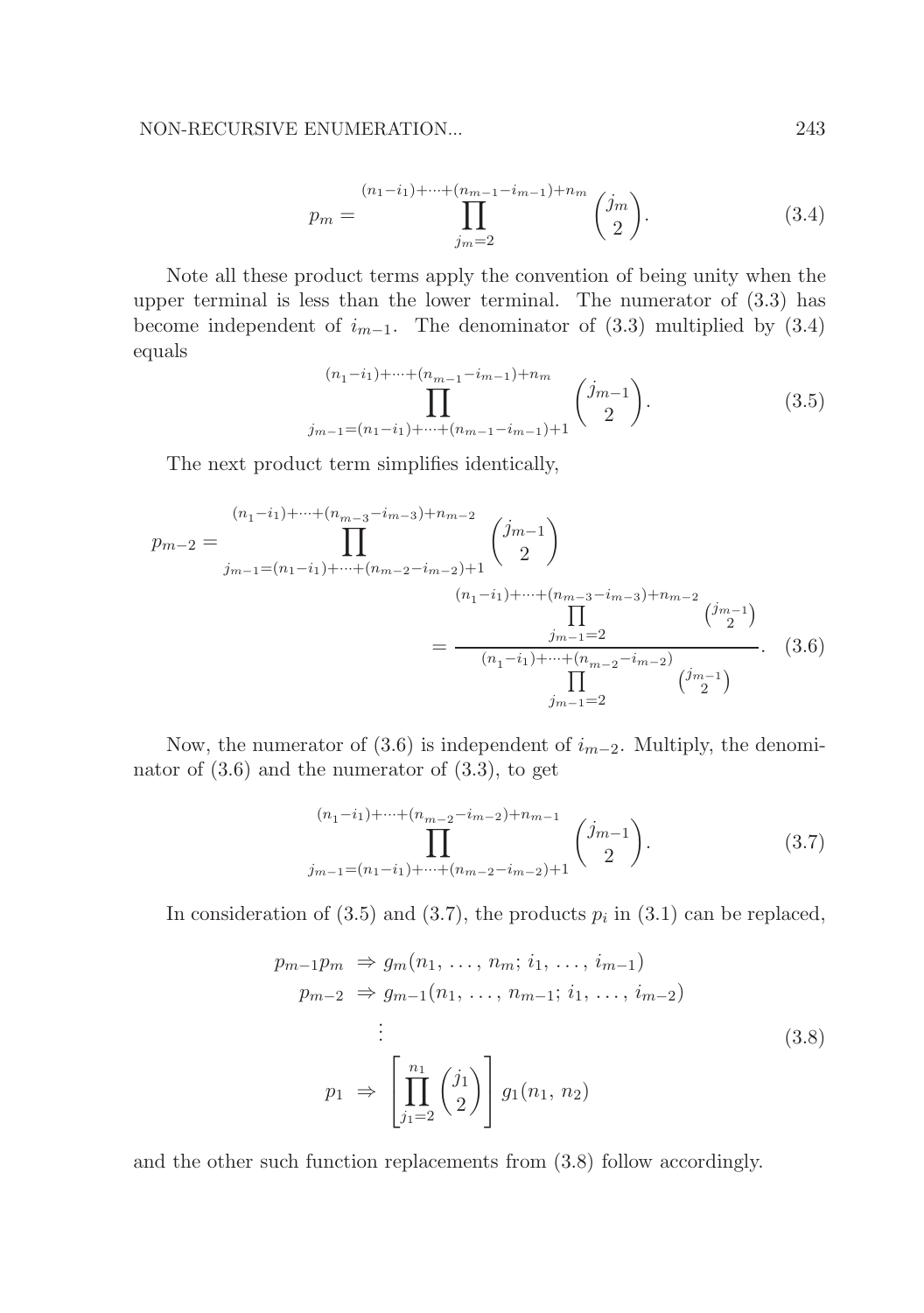A conjectured recursion ([19] equation 1; [20] equation 2.4)

$$
F(n_1, \ldots, n_m) = \sum_{i=1}^{n_m} \frac{R_{n_m}}{R_i} F(n_1, \ldots, n_{m-1} + i),
$$

where  $R_{n_m} = |\mathcal{R}_{n_m}|$ ,  $R_i = |\mathcal{R}_i|$  and  $F(n) = |\mathcal{R}_n|$  from (1.3). The enumeration of the m− genealogy with n tips in total derived in the present Section does not have such a form. The only similarity is found in the quotient of the denominator in (3.3) and (3.4), however no mention of the quotient derived here actually appears in that conjecture.

Remarks. Equation (3.1) shows the summation terms that precede the final summation term do not factor out of the final interval. Otherwise, the final summation is then ill-posed (undefined) since the values of  $i_1, \ldots, i_{m-2}$  become unknown. Therefore, the full enumeration of a heterochronous genealogy has the form of an extensive iterated sum-product. Efficiency can be gained by storage and reuse of certain product terms, although iteration through the nested sum-products determines where the reuse should occur. Increasing the total number of tips to  $(n+1)$  yields an identical enumeration formula adjusted for an additional tip placed within any one of the fixed number of m samples. Therefore, enumeration remains non-recursive in that case. With  $n$  fixed, add an  $(m+1)$ -st sample with  $n_{m+1}$  tips and the tip configuration varies such that  $n = \tilde{n}_1 + \cdots + \tilde{n}_m + n_{m+1}$ , accordingly.

# 4. Conclusion

Enumeration formulae of a heterochronous m− genealogy are derived and shown to be iterative in the form of nested sum-products with some efficiency gains available from pre-calculated product terms. A multiplicity factor derived translates the sample space size of all pair-wise coalescent ancestral patterns with a single sample of  $n$  to the sample space size in a heterochronous genealogy with a total sample of  $n = n_1 + n_2$ . In the latter case, the sample configuration varies through  $(i, n - i)$ ;  $i = 1, 2, ..., n - 1$ . In the general case, enumeration of the heterochronous genealogy requires an extended non-recursive procedure. In both cases, the probability distribution on genealogies is non-uniform since the rate of coalescence events that determine the genealogy depends on the number of lineages, which varies with sample configuration.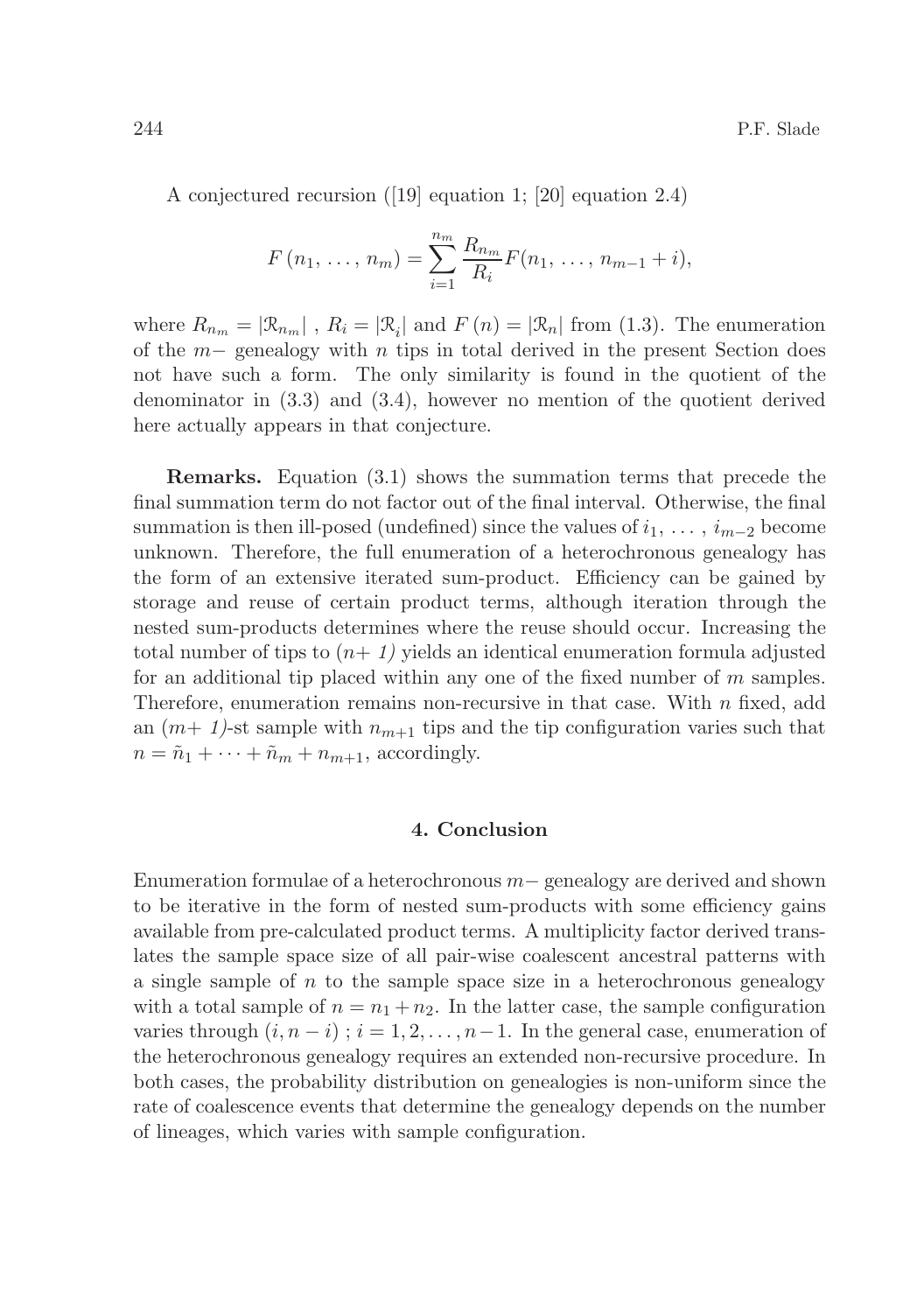## Acknowledgments

Research commenced while a Postdoctoral Scientist with the Computational Biology and Bioinformatics Unit at the Australian National University.

#### References

- [1] J. Wakeley, *Coalescent Theory: an introduction*, Roberts and Company Publishers, Greenwood Village, 2009.
- [2] J. Hein, M.H. Schierup and C. Wiuf, *Gene Genealogies, Variation and Evolution: a primer in coalescent theory*, Oxford University Press, Oxford, 2005.
- [3] S. Tavaré, Ancestral inference in population genetics, In: *Ecole d'Eté de Probabilités de Saint Flour XXX1 – 2001* (Ed J. Picard), Lectures on Probability Theory and Statistics, 1837, Springer-Verlag, Berlin, 2004, 1-188.
- [4] A. Gavryushkina, T.A. Heath, D.T. Ksepka, T. Stadler, D. Welch and A.J. Drummond, Bayesian total-evidence dating reveals the recent crown radiation of penguins, *Syst. Biol.*, 66 (1) (2017), 57-73, doi: 10.1093/sysbio/syw060.
- [5] K. Dialdestro, J.A. Sibbesen, L. Maretty, J. Raghwani, A. Gall, *et al.,*Coalescent inference using serially-sampled, high-throughput sequencing data from intra-host HIV infection, *Genetics*, 202 (2016), 1449-1472, doi: 10.1534/genetics.115.177931/-/DC1.
- [6] A.J. Drummond and T. Stadler, Bayesian phylogenetic estimation of fossil ages, *Phil. Trans. R. Soc. B* 371 (2016), 20150129, doi: 10.1098/rstb.2015.0129.
- [7] S. Duchêne, D. Duchêne, E.C. Holmes and S.Y.W. Ho, The performance of the daterandomization test in phylogenetic analyses of time-structured virus data, *Mol. Biol. Evol.*, 32 (7) (2015), 1895-1906, doi: 10.1093/molbev/msv056.
- [8] J. Heled and A.J. Drummond, Calibrated birth-death phylogenetics time-tree priors for Bayesian inference, *Syst. Biol.*, 64 (3) (2015), 369-383, doi: 10.1093/sysbio/syu089.
- [9] A. Gavryushkina, D. Welch, T. Stadler and A.J. Drummond, Bayesian inference of sampled ancestor trees for epidemiology and fossil calibration, *PLoS Comput. Biol.*, 10 (12) (2014), e1003919, doi: 10.1371/journal.pcbi.1003919.
- [10] R.D. Wilkinson, M.E. Steiper, C. Soligo, R.D. Martin, Z. Yang and S. Tavaré, Dating primate divergences through an integrated analysis of palaeontological and molecular data, *Syst. Biol.*, 60 (1) (2011), 16-31, doi: 10.1093/sysbio/syq054.
- [11] J. Wakeley, Coalescent theory has many new branches, *Theor. Popul. Biol.*, 87 (2013), 1-4, doi: 10.1016/j.tpb.2013.06.001.
- [12] M. Steel, *Phylogeny: discrete and random processes in evolution*, CBMS-NSF Regional Conference Series in Applied Mathematics 89, SIAM, Philadelphia, 2016.
- [13] A. Lambert and T. Stadler, Birth-death models and coalescent point processes: the shape and probability of reconstructed phylogenies, *Theor. Popul. Biol.*, 90 (2013), 113-128, doi: 10.1016/j.tpb.2013.10.002.
- [14] C.J. Burden and H. Simon, Genetic drift in populations governed by a Galton-Watson branching process, *Theor. Popul. Biol.*, 109 (2016), 63-74, doi: 10.1016/j.tpb.2016.03.002.